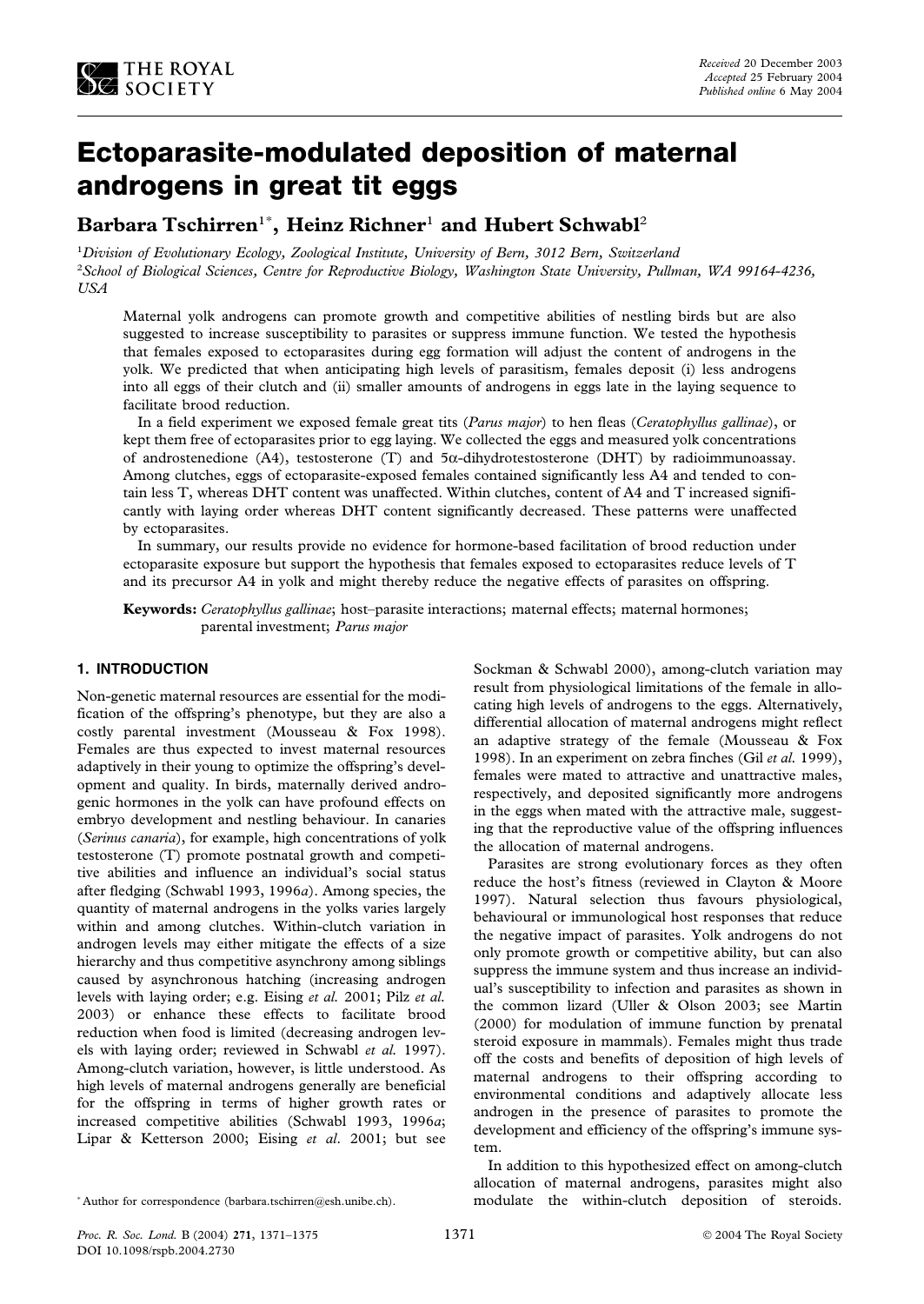Parasites often increase the nutritional demand of their hosts and thus raise parental investment when offspring are parasitized (Tripet & Richner 1997*b*). When parental investment exceeds the reproductive value of the nestlings or the nutritional demand of the brood is higher than food abundance, a brood reduction strategy of the parents rearing a parasitized brood might be beneficial (Lack 1947). One might thus predict lower levels of maternal androgens in eggs laid late in the laying sequence, a pattern that serves to augment effects of asynchronous hatching within a parasitized brood and thus facilitate brood reduction (Schwabl *et al.* 1997). Parasite-modulated deposition of less maternal androgens to eggs laid late in the laying order might then reflect an adaptive strategy to adjust parental investment to reproductive value of the offspring.

We tested the two predictions that (i) females deposit less androgens into all their eggs when high levels of parasitism are anticipated and, under parasite exposure (ii) females deposit relatively lower levels of androgens in the late-laid eggs of their clutch to facilitate brood reduction.

We tested these predictions in an experimental field study on great tits (*Parus major*). Great tits are small, holenesting passerine birds and one of the main hosts of the ectoparasitic hen flea (*Ceratophyllus gallinae*; Tripet & Richner 1997*a*, 1999). Hen fleas hibernate in the old nesting material or immigrate into the new nests in early spring. They are nest-based parasites that suck blood from their host and produce two overlapping flea generations between the host's egg-laying period and fledging of the young birds. Hen fleas have been shown to decrease host fitness by reducing both offspring quality and survival (Richner *et al.* 1993). We experimentally exposed female great tits to hen fleas, or kept them free of ectoparasites prior to egg laying. We collected eggs and analysed yolk concentrations of the T precursor androstenedione (A4), T and its metabolite 5 $\alpha$ -dihydrotestosterone (DHT) by radioimmunoassay.

# **2. MATERIAL AND METHODS**

#### (**a**) *Parasite treatment and egg collection*

The study was performed in 2002 in a great tit population breeding in nest-boxes in the Forst, a forest near Bern, Switzerland (46°54' N 7°17' E/46°57' N 7°21' E). The nest-boxes were cleaned during winter to remove old nesting material and hibernating parasites, and were regularly visited from the beginning of the breeding season onwards to determine the start of nest building. After construction of the nest cup  $(7.7 \pm 0.6$  days before the female laid the first egg), nests were heat-treated in a microwave oven (Richner *et al.* 1993) to kill nest-based parasites that immigrated into the boxes during nest building. The nests were then randomly assigned to be infested with 25 female and 15 male hen fleas or to remain free of parasites. The hen fleas that were used for the infestation were extracted from old nests collected in the study area at the start of the breeding season. After parasite treatment, nests were visited daily to determine the start of egg laying. We removed the first, third, sixth and then every other egg plus the last egg of the laying sequence on the day that they were laid and replaced them with an artificial egg (e.g. in a clutch of 10 eggs we replaced egg numbers 1, 3, 6, 8 and 10). Eggs from 27 parasitized and 27 parasite-free nests were collected. In six parasite-infested and six parasitefree nests all eggs were replaced. The eggs were taken into the

laboratory and the yolks were separated from the albumen and frozen at –20 °C until hormone analysis.

# (**b**) *Steroid hormone assay*

Yolks were thawed and homogenized with an equal (1 µl per mg of yolk) amount of distilled water. Aliquots of this yolk– water emulsion (250 mg) were used for the hormone analysis. The extraction and following radioimmunoassays were according to published methods and protocols (Schwabl 1993).

Samples were randomly distributed with respect to parasite treatment across five assays and all eggs from a clutch were analysed in the same assay. Recoveries were  $60.8 \pm 5.6\%$  for A4, 55.0  $\pm$  3.6% for T and 24.3  $\pm$  4.5% for DHT. Interassay coefficient of variation was 15.6% for A4, 9.5% for T and 29.9% for DHT. Yolk contents of 17β-oestradiol and corticosterone were analysed in a subsample of the eggs. The contents of these yolk hormones were very low or undetectable and thus not further analysed in this study.

#### (**c**) *Statistical analyses*

Statistical analyses based on steroid content per yolk (ng of steroid per yolk) and concentration of steroids (pg steroid per mg yolk) gave similar results. Yolk mass (mean:  $353.5 \pm 2.0$  mg, range: 222–468 mg) was significantly different between clutches  $(F_{52,245} = 5.994, p \le 0.0001)$ , but not different between parasiteinfested and parasite-free nests  $(F_{1,52} = 0.072, p = 0.790)$ . There was also no significant change of yolk mass with laying order  $(F_{1,245} = 0.420, p = 0.518)$ . Thus, only the results of steroid content are presented.

Right skew in the distribution of yolk androgen contents led to non-normal distribution of the residuals of the statistical model. We therefore used log-transformed data of steroid content to allow for parametric testing. We used nested ANCOVA to analyse effects of ectoparasites on the within- and amongclutch contents of maternal androgens in yolk. Parasite treatment was included in the model as a factor (fixed effect) and female (random effect) as a nested factor, nested within parasite treatment. Laying order, the quadratic term of laying order and clutch size were covariates. Non-significant interactions were backward eliminated. All tests were two-tailed with a significance level set at  $p = 0.05$ . Residuals of the model were tested for normality and homoscedasticity (Sokal & Rohlf 1981). Means  $\pm$  1 s.e. are given. Statistical analyses were performed using JMP IN v. 4.0 (Sall & Lehmann 1996).

# **3. RESULTS**

# (**a**) *Among-clutch allocation of maternal androgens*

Hormone content in yolks differed significantly among females for A4  $(F_{52,240} = 9.814, p < 0.0001, \text{ mean}$ :  $18.51 \pm 0.60$  ng per yolk, range: 2.73–60.75 ng per yolk; concentration:  $52.75 \pm 1.77$  pg per mg of yolk), T  $(F_{52,240} = 8.908, p < 0.0001, \text{ mean: } 8.87 \pm 0.21 \text{ ng per}$ yolk, range: 1.66–26.36 ng per yolk; concentration:  $25.33 \pm 0.63$  pg per mg of yolk) and DHT  $(F_{52,240} = 13.498, p < 0.0001, \text{ mean: } 8.82 \pm 0.15 \text{ ng per}$ yolk, range: 3.57–19.89 ng per yolk; concentration:  $25.04 \pm 0.42$  pg per mg of yolk). The yolks of larger clutches contained significantly more A4  $(F_{1,52} = 5.204$ ,  $p = 0.027$ ) and T ( $F_{1,52} = 4.182$ ,  $p = 0.046$ ) but tended to contain less DHT ( $F_{1,52} = 3.167$ ,  $p = 0.081$ ) than yolks of small clutches. Neither clutch size (parasite-infested: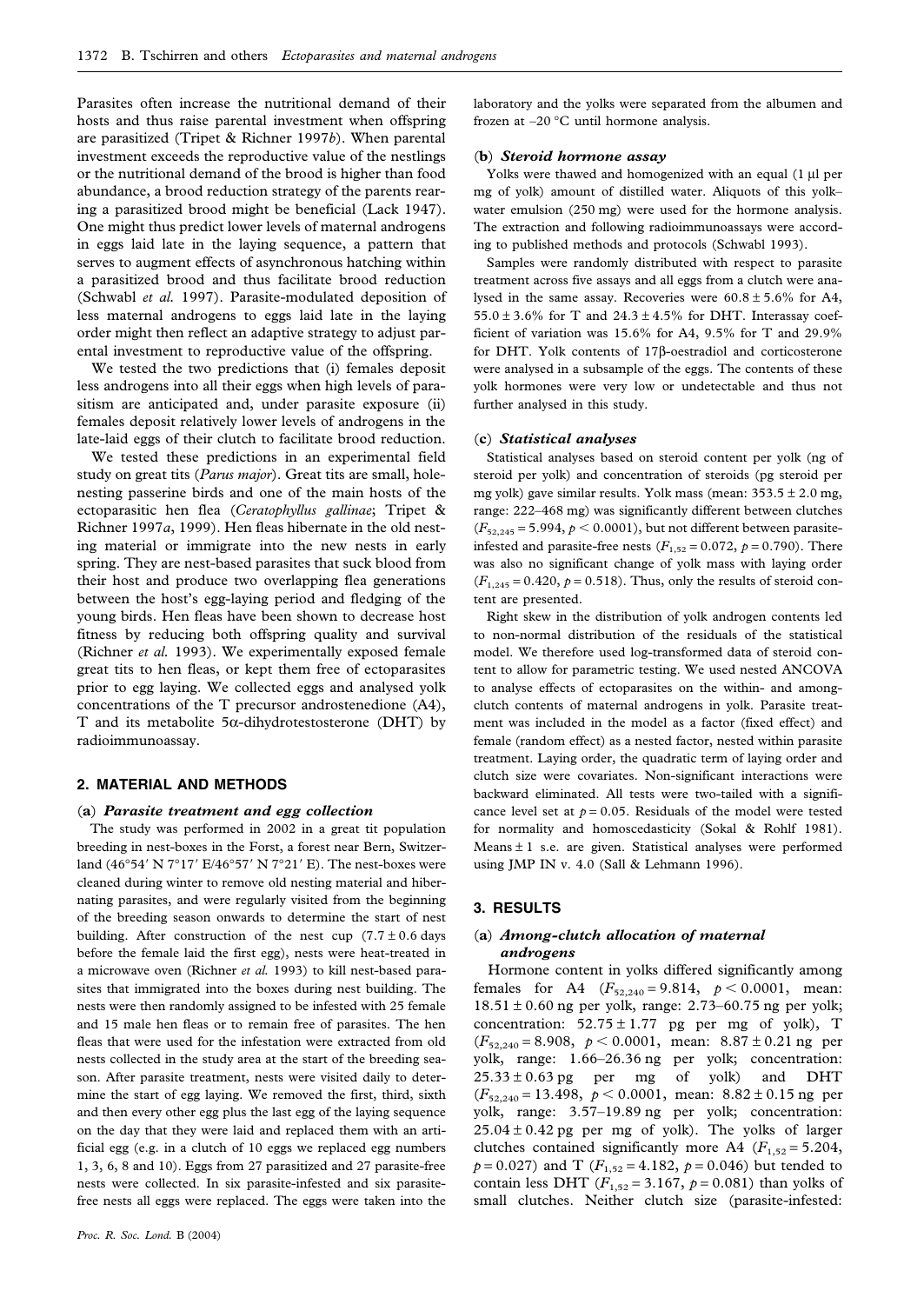

Figure 1. Mean residual content of A4, T and DHT  $(+ 1 s.e.)$  of eggs laid by females that were not exposed  $(n=27 \text{ clutches})$  or exposed  $(n=27 \text{ clutches})$  to nest-based ectoparasites prior to egg laying. The *y*-axis reflects residuals of the statistical model (see  $\S 2$ ) without including the parasite treatment as a factor. Filled bars, no parasites; open bars, parasites.

 $9.4 \pm 0.1$  eggs, parasite-free nests:  $9.0 \pm 0.1$  eggs,  $F_{1,52} = 2.095$ ,  $p = 0.154$ ) nor laying date  $(F_{1,52} = 0.936)$ ,  $p = 0.338$ ) was significantly different between parasiteinfested and parasite-free females. Ectoparasites significantly influenced the deposition of A4 into the eggs  $(F_{1,52} = 4.387, p = 0.041)$ . Females that were exposed to parasites prior to egg laying deposited significantly less A4 into the yolks than females laying their eggs in a parasitefree nest (figure 1). A similar trend was found for T  $(F_{1,52} = 3.459, p = 0.069;$  figure 1). No significant difference in yolk DHT content was found in eggs laid by infested and parasite-free females, respectively  $(F_{1,52} = 1.986, p = 0.165$ ; figure 1). There was no significant interaction between clutch size and parasite treatment (A4:  $F_{1,239} = 1.263$ ,  $p = 0.262$ ; T:  $F_{1,239} = 1.116$ ,  $p = 0.292$ ; DHT:  $F_{1,239} = 0.038$ ,  $p = 0.845$ ).

#### (**b**) *Within-clutch allocation of maternal androgens*

The yolk contents of A4  $(F_{1,240} = 83.925, p \le 0.0001)$ and T  $(F_{1,240} = 45.858, p \le 0.0001)$  significantly increased with laying order (figure 2), whereas DHT content significantly decreased  $(F_{1,240} = 35.495, p < 0.0001;$  figure 2). The within-nest allocation of androgens followed a quadratic rather than a linear relationship with laying order as indicated by a significant quadratic term of laying order in A4  $(F_{1,240} = 10.471, p = 0.001), T$   $(F_{1,240} = 15.017,$  $p = 0.0001$ ) and DHT ( $F_{1,240} = 6.563$ ,  $p = 0.011$ ). The increase of androgen content between the first and the tenth egg was  $+73.4\%$  for A4,  $+39.5\%$  for T and  $-25.3\%$ for DHT (figure 2).

We did not find a significant interaction between parasite treatment and laying order or the quadratic term of laying order in the yolk contents of A4 (parasite treatment × laying order:  $F_{1,238} = 1.200$ ,  $p = 0.274$ , parasite treatment  $\times$  laying order<sup>2</sup>:  $F_{1,238} = 0.054, p = 0.817$ , T (parasite treatment × laying order:  $F_{1,238} = 1.223$ ,  $p =$ 0.270, parasite treatment  $\times$  laying order<sup>2</sup>:  $F_{1,238} = 0.077$ ,  $p = 0.782$ ) or DHT (parasite treatment  $\times$  laying order:  $F_{1,238} = 0.286$ ,  $p = 0.594$ , parasite treatment × laying

order<sup>2</sup>:  $F_{1,238} = 2.182$ ,  $p = 0.141$ ), indicating that females did not alter the deposition of androgens with laying order depending on parasite abundance.

#### **4. DISCUSSION**

Our study demonstrates that ectoparasites can modulate the deposition of maternal androgens into avian eggs. Females that were exposed to hen fleas prior to egg laying deposited significantly less A4 and tended to deposit less T into their eggs than females that were not exposed to parasites during egg formation. There was no difference in yolk DHT content between eggs of exposed and unexposed females. However, recoveries of DHT were very low compared to A4 and T, and the interassay coefficient of variation was high. This higher variability of the DHT assay might reduce the validity of the results found for this androgen.

Hen fleas are nest-based ectoparasites that suck blood from nestlings and reduce nestling growth and survival (Richner *et al.* 1993; Oppliger *et al.* 1994). The development of an efficient immune system might be of crucial importance for nestlings growing up in parasite-infested nests, because immunological host responses can provide the hosts with some protection from the parasite (Allen 1994). Although it is not known if in passerines physiological concentrations of androgens in the yolk jeopardize or reduce the development of immune functions or increase the susceptibility to parasites, there is evidence for this in galliforms. In chicken, *in ovo* administration of androgens inhibited the development of the bursa of Fabricius, an immunological organ in birds, and reduced antibody production (e.g. Glick & Sadler 1961; Schuurs *et al.* 1992). The high doses of injected androgens often used in poultry studies may not be comparable to the effect of yolk androgens on immune function under natural situations. However, immune function was also reduced when chickens were exposed to physiological levels of T shortly after hatching (Gause & Marsh 1986). Further, high levels of androgens during embryonic development resulted in higher postnatal susceptibility to parasites in common lizards (*Lacerta vivipara*) (Uller & Olson 2003). In our study, females reduced levels of androgens in the eggs in the presence of hen fleas. This adjustment might promote the development of the offspring's immune system (Martin 2000) and lower the negative impact of parasites on the offspring after hatching. Two previous studies demonstrated maternal effects that reduce negative impact of hen fleas on great tit nestlings (Heeb *et al.* 1998; Buechler *et al.* 2002). Hen fleas inflicted less negative effects on nestling body mass when their mother was exposed to ectoparasites prior to egg laying. Maternally transferred antibodies, deposited in higher concentrations in eggs when exposed to ectoparasites (Buechler *et al.* 2002), could explain this finding. Our results offer a nonexclusive alternative explanation, differential allocation of maternal androgens, which may directly benefit the nestlings by facilitating development of the immune system or indirectly by promoting the production, deposition or functional properties of maternal antibodies that are transferred into the eggs. Alternatively, androgen and immunoglobulin production may partly require the same resources and thus create an investment trade-off that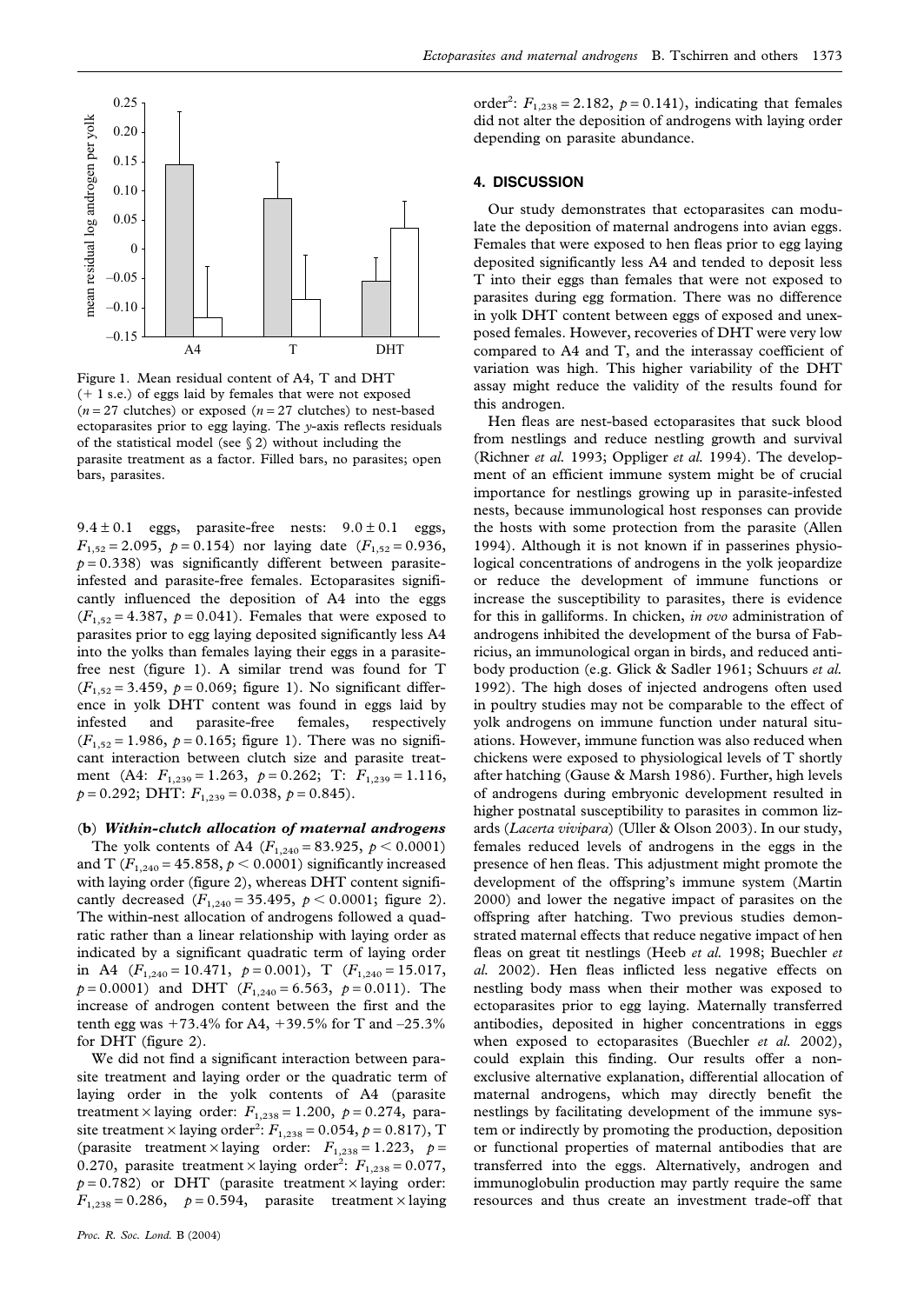

Figure 2. Mean yolk content ( $\pm$  1 s.e.) of A4 (diamonds), T (circles) and DHT (triangles) in relation to laying order of the eggs (*n* = 54 clutches). Data of parasite-infested and parasite-free nests were pooled because the within-clutch allocation of androgens was not influenced by the parasite treatment (see  $\S$  3).

forces females of infested nests to allocate more immunoglobulins to the eggs at the expense of androgens.

Life-history theory predicts a trade-off between current and future reproduction for iteroparous species (Roff 1992; Stearns 1992). We therefore expect adjustment of parental investment to the reproductive value of offspring (e.g. Schaffer 1974; Møller 1997). Differential allocation of maternal androgens depending on the reproductive value of offspring was suggested for zebra finches because females allocated more androgens to their eggs when mated to an attractive male (Gil *et al.* 1999). Thus, adjustment of parental investment seems to include maternal steroid hormones in addition to direct parental care or allocation of nutritional resources (e.g. increased egg size, Price 1998). The lower levels of androgens in the presence of ectoparasites could therefore be a strategic female decision to conserve energy or metabolites for future reproductive events, as reproductive value of the current, parasitized brood is low.

Steroid hormone concentrations in the yolk might reflect levels in female circulation. This assumption is based on a study in canaries showing a positive correlation of concentrations of yolk and circulating androgen in the female (excreted in faeces) during egg formation (Schwabl 1996*b*). However, Mazuc *et al.* (2003) report a negative correlation between female and yolk T levels, and Verboven *et al.* (2003) report opposite effects of food supplementation on yolk and plasma T concentrations.

Under the assumption that enhanced production of yolk androgens at the same time increases levels of circulating androgens, we expect effects on the female's own physiology, for example an interference with her immune functions (Duffy *et al.* 2000). Although the regulatory roles of androgens in female physiology are not well understood, androgens probably have costs, including immunological, for the female (Ketterson *et al.* 1991). If so, females exposed to parasites might reduce androgen production to promote their own immune defence. Alternatively, lower

*Proc. R. Soc. Lond.* B (2004)

levels of androgens in the eggs of parasite-exposed females might not be adaptive but represent a physiological constraint. During the egg laying period, female great tits often roost in their nest-box (B. Tschirren, personal observations) and hen fleas might directly impair their condition or health. Females exposed to hen fleas might thus be unable to produce and allocate high concentrations of androgens owing to the direct negative effect of the ectoparasite on the female.

Within clutches, A4 and T significantly increased whereas DHT significantly decreased following a quadratic relationship with laying order. This pattern might reflect a strategy of the female to compensate for or mitigate effects of a moderate hatching asynchrony of up to 5 days between hatching of the first and last nestling (Glutz von Blotzheim & Bauer 1993) by allocating more A4 and T to eggs in the middle and at the end of the laying sequence. In the presence of blood-sucking hen fleas, the nutritional demand of a brood is increased (Christe *et al.* 1996; Tripet & Richner 1997*b*) and facilitation of brood reduction might be beneficial. Relatively less androgen in eggs laid late in the laying sequence would thus be expected in clutches infested with parasites. Our data do not support this hypothesis as parasites did not significantly influence the within-clutch allocation of androgens.

The opposite allocation patterns of A4 and T compared with DHT with laying order and in relation to parasite treatment show that measurement of T alone might not fully reflect maternal hormonal investment. Measurements of different maternal hormones should thus be considered in studies investigating differential maternal hormone allocation to their offspring. In summary, our study demonstrates that ectoparasites modulate the among-clutch but not the within-clutch content of maternal yolk androgens in a passerine bird. This suggests either direct benefits of lower androgen levels to the growing nestlings or indirect benefits of reduced androgen production to the female when exposed to ectoparasites.